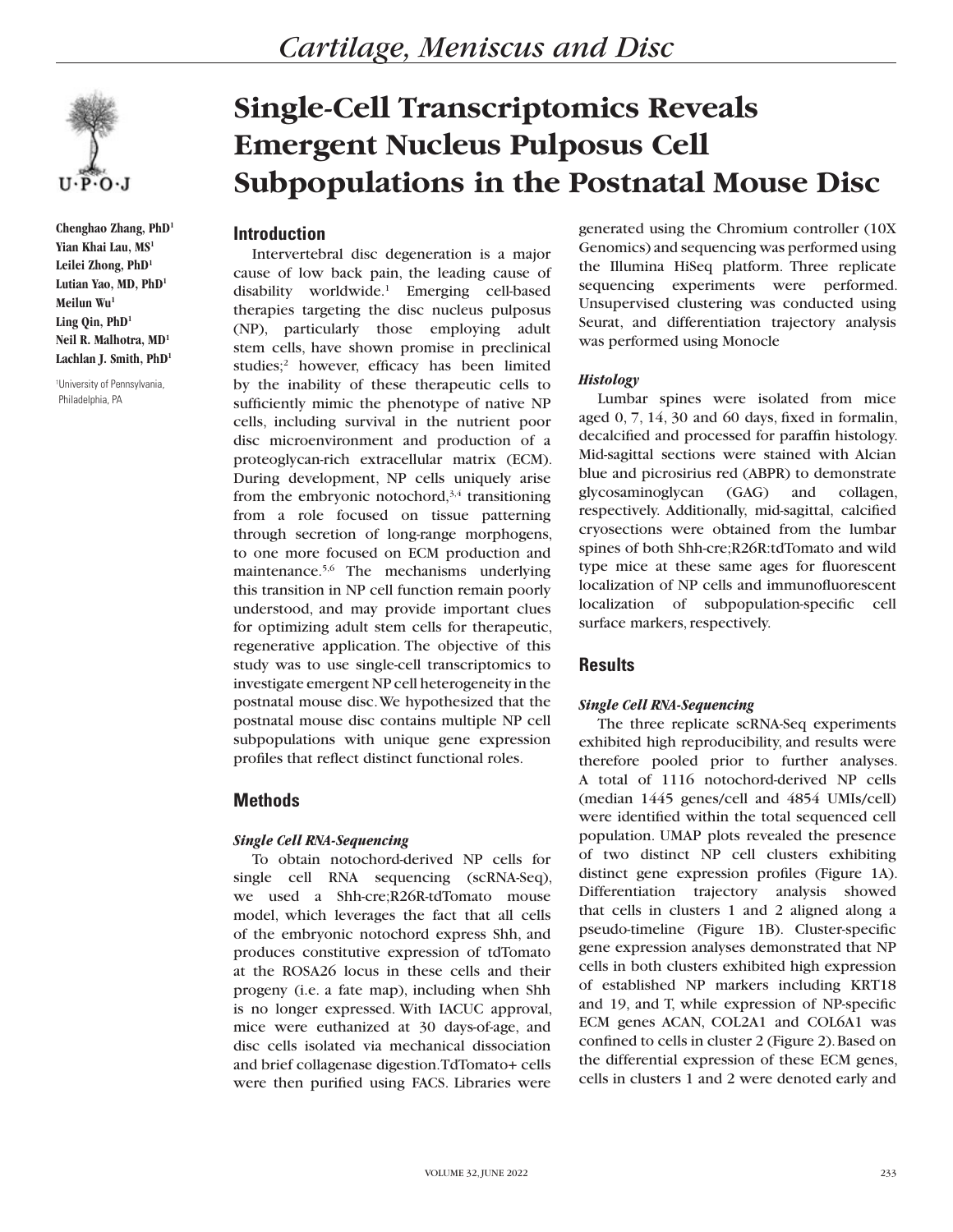

Figure 1. (A) UMAP plot showing clustering of two distinct populations of notochord-derived NP cells. (B) Differentiation trajectory analysis showing the pseudo-temporal transition from cluster 1 to 2 cells.